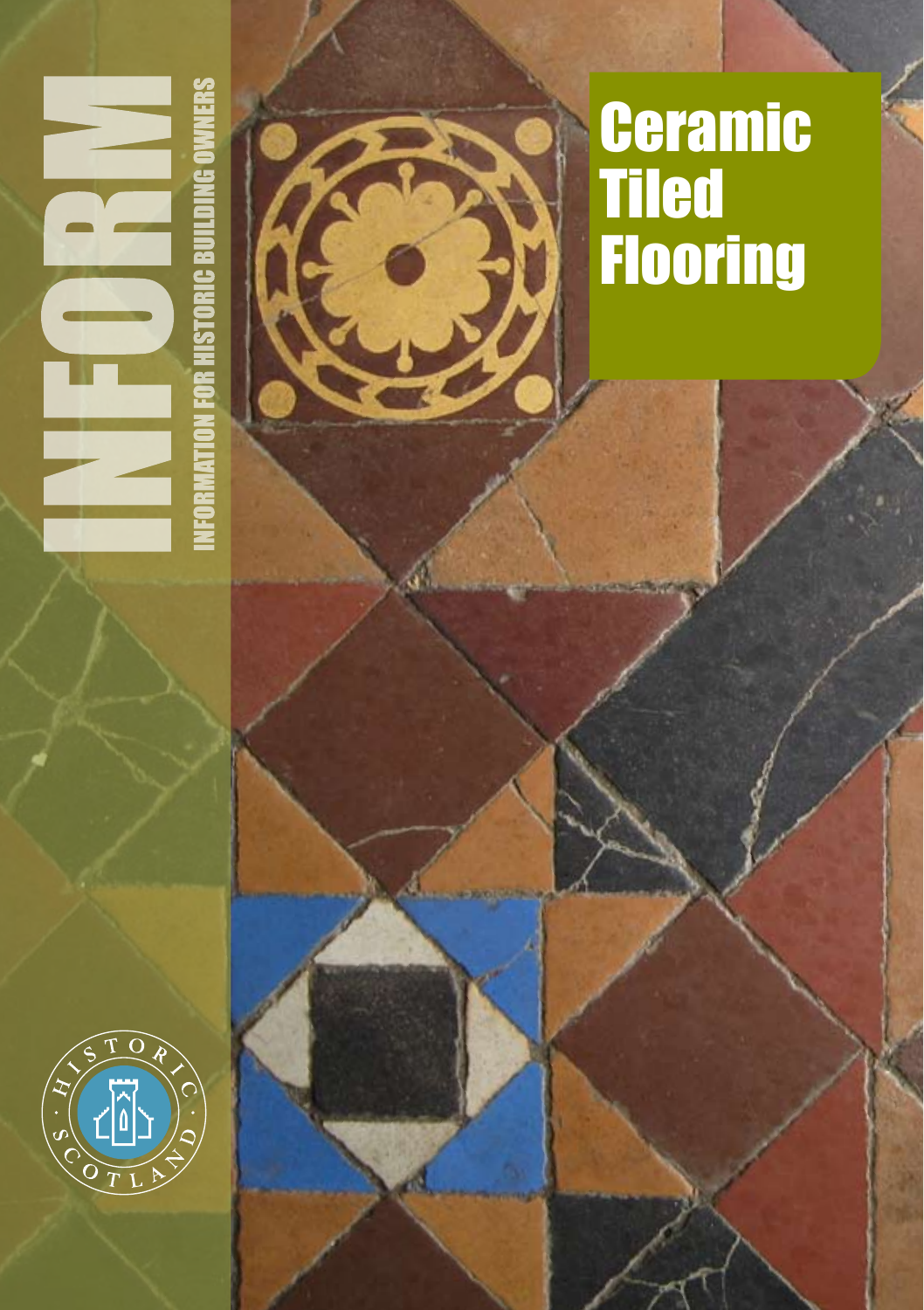# Historic Tiled Flooring

**Tiled floors in entrance halls and public areas serve both as a decorative and practical feature of many period houses. Hardwearing and easy to clean, these surfaces are both functional and visually pleasing. Maintaining them is usually straightforward and can be easily tackled by the homeowner.** 

**This INFORM will describe:**

- **• the origin and development of tiled flooring**
- **• the different types of floor and layout**
- **• common ways floors can be damaged, and how to repair them**
- **• cleaning and maintenance of tiled floors**

# Introduction

Although intact survivals from early periods are rare, fired clay tiles have been in domestic use since the Middle Ages. While most early floors were of stone, the use of fired ceramic clay tiles, sometimes decorated, was common in high status and ecclesiastical settings. High status flooring also used a technique called opus sectile ('cut work') to combine cut marble with segments of porphyry (a hard purple coloured rock used by the ancients and later removed from classical ruins). The best surviving example of such work is the pavement in the choir of Westminster Abbey which dates from the 1380s, although fragments have been found at Byland Abbey in Yorkshire and in situ at Melrose Abbey in the Borders. There is evidence for the manufacture and use of glazed tiles at the Cistercian Convent at North Berwick and in many other ecclesiastical establishments in Scotland, including the Abbeys at Melrose, Newbottle and Glenluce.



*12th C Cut work from Byland Abbey, Yorkshire. Scran No000-000- 569-006-C*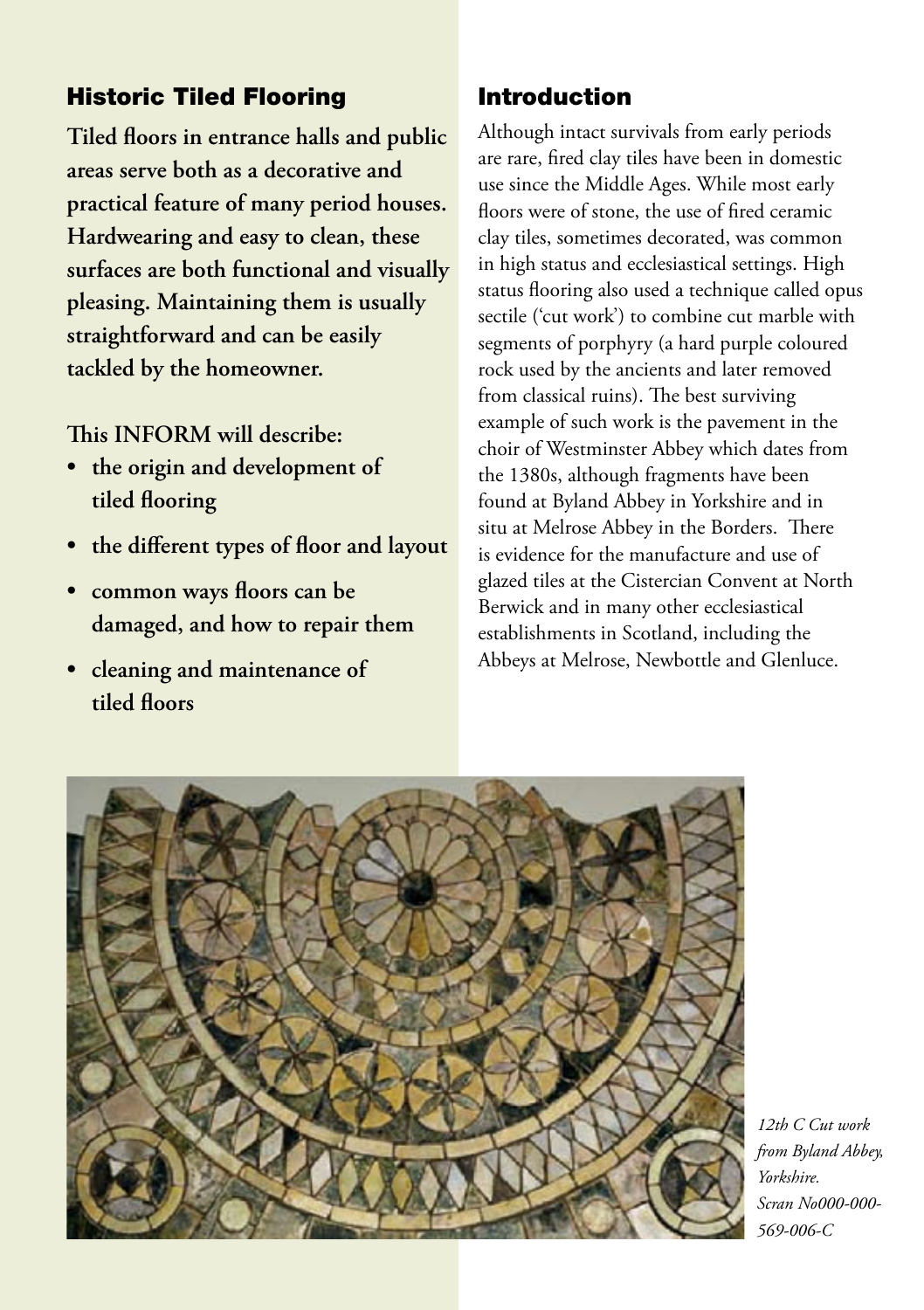

*A 12th C floor tile from The Cistercian Convent at North Berwick Scran No 000-000-638-850-C* 

The tradition of decorated tiled floors largely died out in Britain at the Reformation in the late 16th C, and plain tiles were used thereafter. It was in imitation of medieval styles and techniques that a harder ceramic type floor tile became popular again in the mid 19th century as part of the gothic revival. Patterns changed over the 19th century until tile flooring went out of fashion in the 1920s. Subsequent tastes led to such floors being covered up, or removed, sometimes following damage or loosening of the constituent pieces.



*An early 20th century hall floor in Perthshire, with encaustic (decorated) tiles*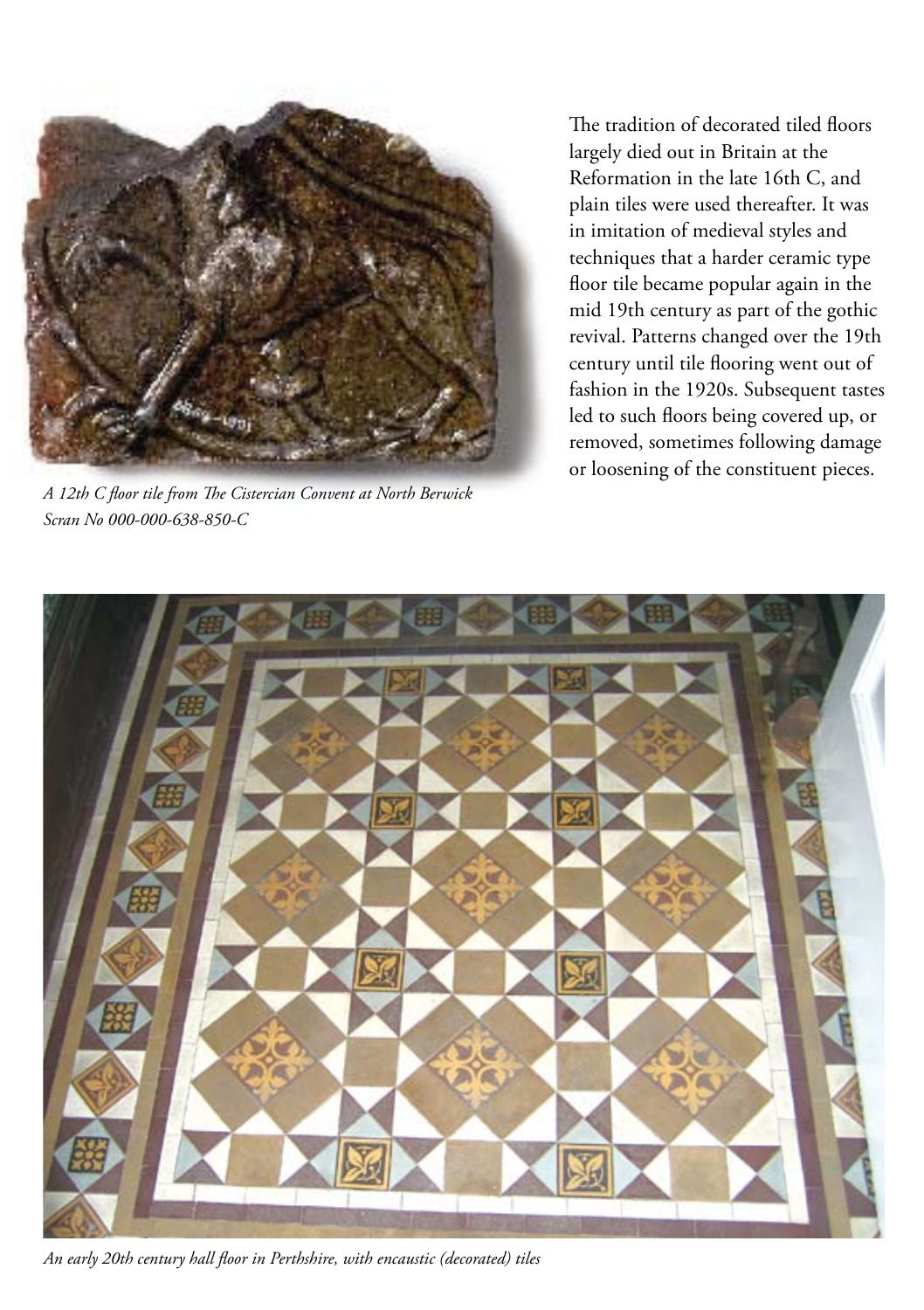

*Late 19th century geometric tiles.*

## Layout and types

In imitation of the medieval originals, Victorian and Edwardian decorative floors were made up of multiple pieces of cut ceramic, arranged in geometric patterns according to a technique known as quadrature, where 45 and 90 degree angles combined in various arrangements. Hard wearing and durable, they became very popular in houses and properties of all sizes, but mainly in suburban villas, churches and other public buildings from 1840 onwards. Sometimes these tiled areas can be found outside on short garden paths or in greenhouses, although, due to wear and tear, few now survive intact.

Two main types of tile were used on floors: patterned, larger tiles (called encaustic tiles, discussed later) and the smaller varied shapes that surround them, collectively called geometrics. Both were made from a hard-fired clay. This gives an even consistency of colour and strength. In domestic properties they were mainly used in service areas on ground floors and basements. They were not generally used on timber upper floors (which were normally polished or carpeted) or in the public areas, although they could cover wooden floors in bathrooms.

#### **Geometric Tiles**

In contrast to earlier flooring materials, tiles were mass produced, supplied pre-cut, and assembled into standard patterns depending on

the floor plan and intrusions such as staircases etc. Colours tended to be natural shades, ranging from white and buff through to soft yellow, terracotta and red. White, cream and black tiles often formed a border to a central pattern. In more public areas, stronger pigments were used to create blue and green hues.

#### **Encaustic Tiles**

Encaustic tiles were made from the same material as geometric tiles. They were used in conjunction with them to form patterns of varying degrees of complexity. Whereas medieval tiles were hand made, their Victorian successors were factory produced. Traditional designs were copied by several Victorian manufacturers, perhaps the best known of whom was Herbert Minton (1793–1858), whose pioneering techniques remain broadly unchanged today. Often brown in colour with an off-yellow glazed pattern, Minton Tiles can feature a variety of designs, with the fleur de lys and leaf frond pattern common motifs. Minton and others were also able to make a durable tile by recessing the glaze in a sunken surface pattern; such tiles were as hard as the geometric pieces around them. In some settings, large plain tiles were often made from softer clay and were placed between encaustic tiles. They consequently wore down more quickly than the harder surrounding ones, creating a dished, uneven floor surface that can be difficult to repair without risk of damage to adjacent tiles.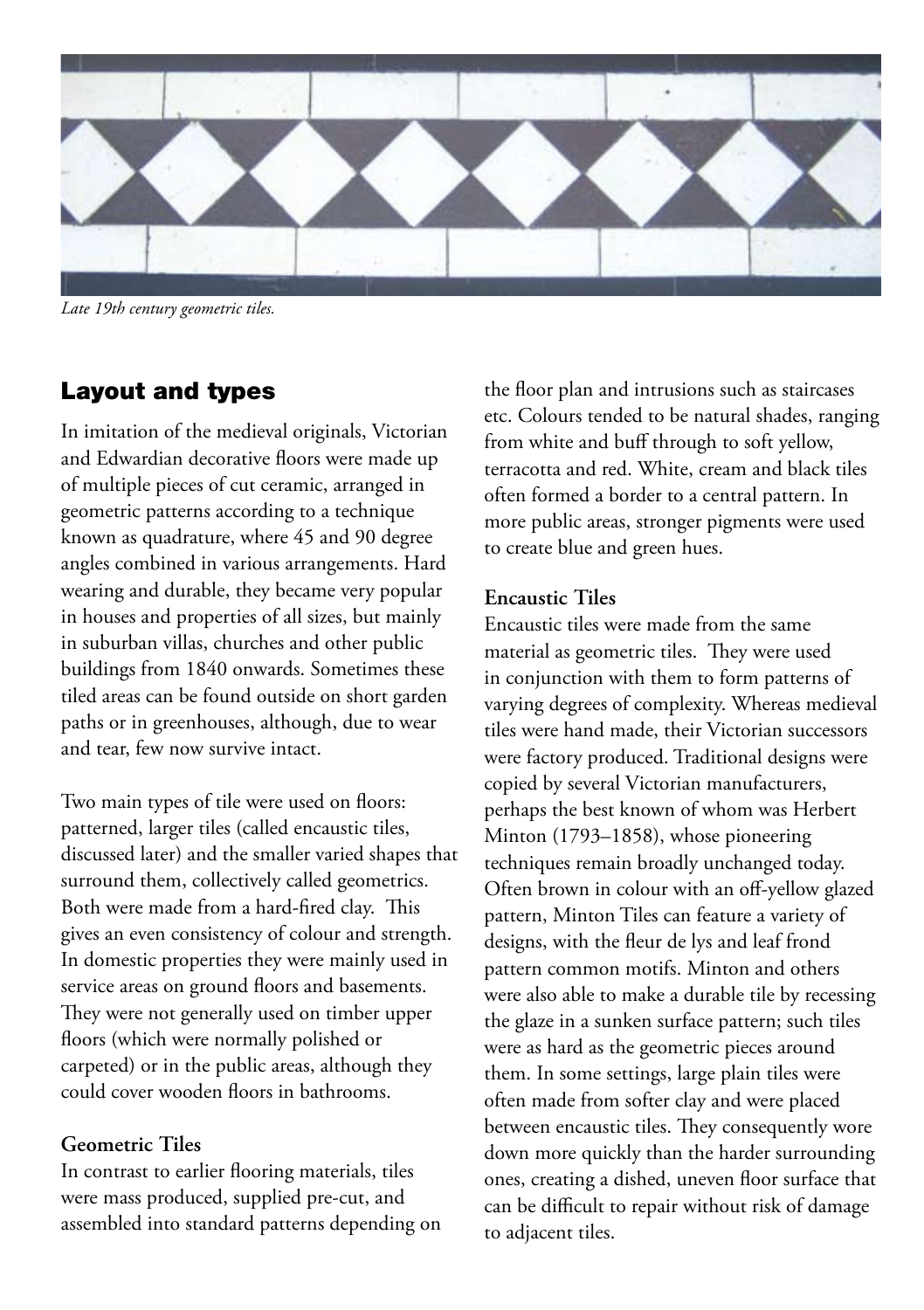Most tiles were laid on a solid base of concrete or stone and bedded in a hydraulic lime putty or Portland cement mortar. On a well laid floor this allowed the smallest possible gap between the component tiles; no more than 2mm in width.

#### **Quarry tiles**

Other forms of tiling were also developed during the 19th C. Probably best known is the quarry tile. This was a fired terracottacoloured clay tile of satin or matt finish. Due to lower firing temperatures and less refined clays, they tended to be softer. But regardless of age, most quarry tiles

were laid in a grid pattern, but other shapes and patterns were used, including hexagons and polygons, that could be laid among stone or slate slabs. Produced in a range of sizes, the most common sizes are approximately 100mm and 60mm square, with the smaller sizes coming into use at the turn of the 20th



*A Victorian Encaustic Tile. Scran No 000-000-477-350-C*

century. They were frequently used in halls, service areas and kitchens. Originally they were associated with the Arts and Craft movement and are still produced today.



*Early 20th century quarry tiles.*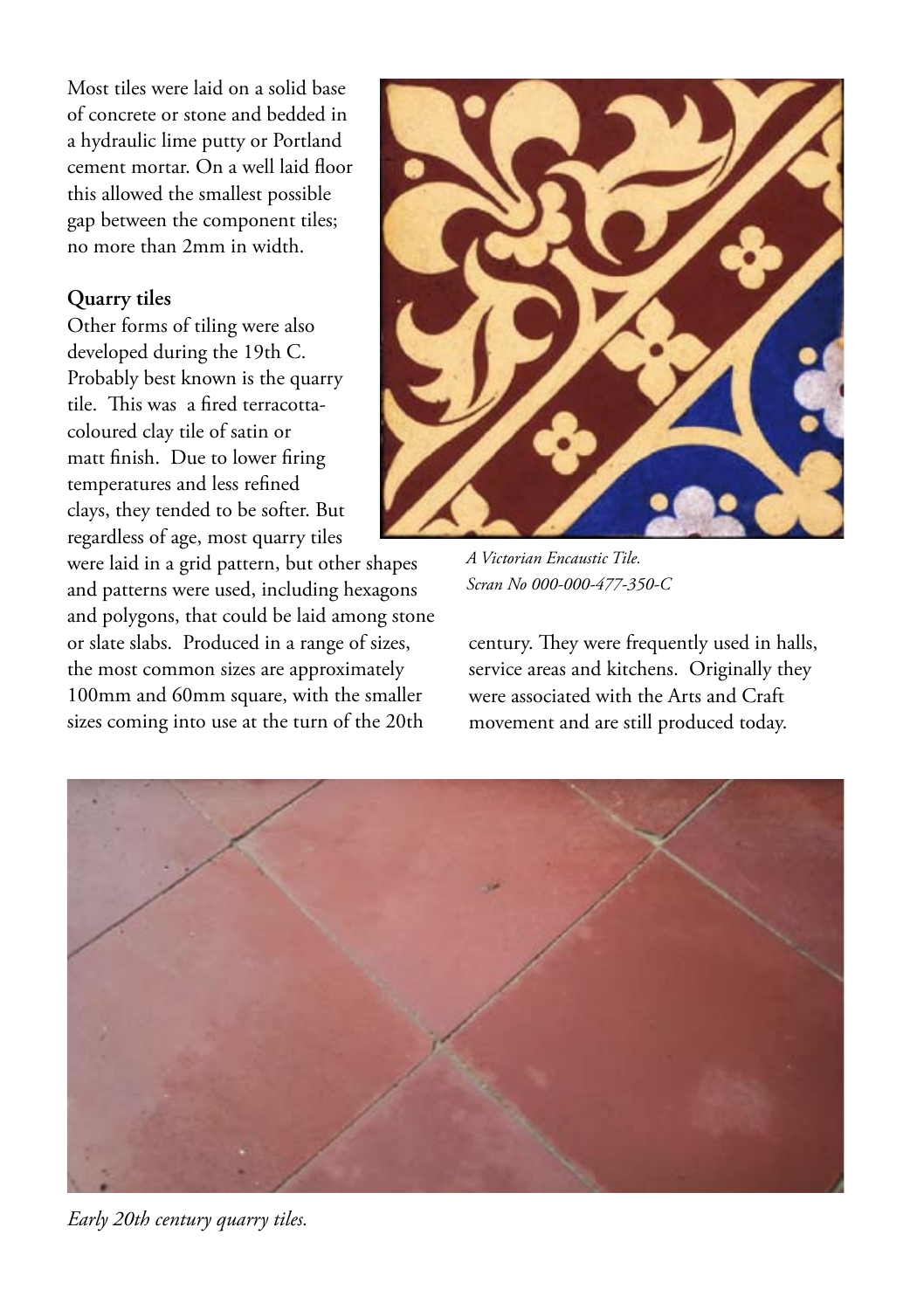# Condition and defects

Tiles are extremely hard and durable. However, being brittle they are vulnerable to impact, which can loosen the tiles in their bed or crack and shatter them. In severe circumstances there may also be damage to the bedding mortar. Once pieces are lost, the whole floor loses its cohesion, and the disintegration process can accelerate rapidly.

Over time, and with changing fashion a self-levelling compound (or screed) might have been laid on top of the tiles prior to laying a modern surface such as carpet or lino. The removal of a screed is difficult and time consuming. It may be difficult to get a contractor to do the work properly. In many cases, prising off the screed with a scraper to exploit existing cracks might be the only option. Some modern screeds will soften with an alkali paint remover, while older screeds

can be softened with water alone. Older linoleum might also be glued down with a water-based animal glue which will soften in water. During such works, to control water spread and limit potential damage elsewhere the effect can also be achieved by spreading an old wet towel over the area to be left for several hours or overnight. The glue will soften and expand, and can be removed with a scraper. Whatever the selected method, it will be slow, but rewarding.

During any remedial floor work the stability of the base layer should always be checked, especially on porches or later additions to a property. Here foundations might be different or have been affected in different ways.

When considering the repair of a floor, resist the temptation to try and remove adjacent tiles that are loose but captive; it is likely that they will break in the process. New matching



*Geometric Tiles From Regent Terrace Edinburgh. (James Playfair 1826) Scran 000-000-486-523-C*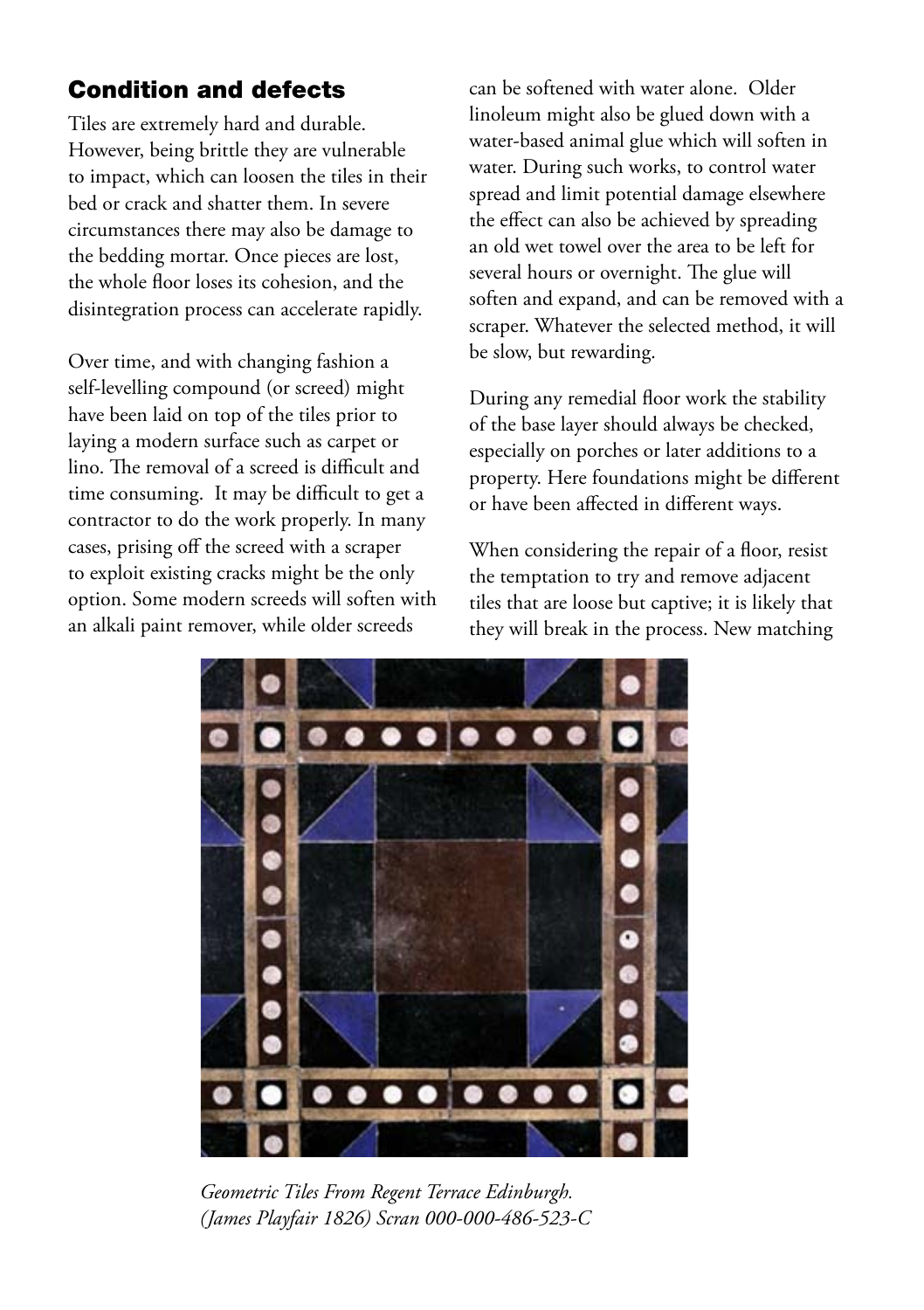tiles can often be bought from specialist suppliers, but it is advisable to get samples to ensure a good match of colour, thickness and surface texture before committing to the main purchase order.

Arrange and position all new or salvaged tile pieces in the original pattern to ensure a proper fit before adding mortar. Some edges or angles may need cutting. To allow for the thickness of the new bedding mortar, replacement tiles may have to be thinned a little to ensure a level finished surface. While simple in principle, this can be difficult to do; requiring a thin slice of the bottom of the tile to be removed. When re-laying the pieces with

new mortar, the area should be pre-moistened to ensure a good bond with the existing base.

For loose tiles that remain in their original position, an acrylic resin or PVA glue is a good way of consolidating them in situ. Remove all old grout and dust prior to running the glue into the gaps. Agitation of the loose pieces will a ensure proper distribution of the glue around the base of the loose segments. Allow the glue to partially set and then work cement or lime grout into any remaining cracks by hand, ensuring that any excess glue and cement is removed with a wet cloth.



*Polished encaustic tiles in a late 19th C hallway in Aberdeen . Scran 000-000-486-195-C*